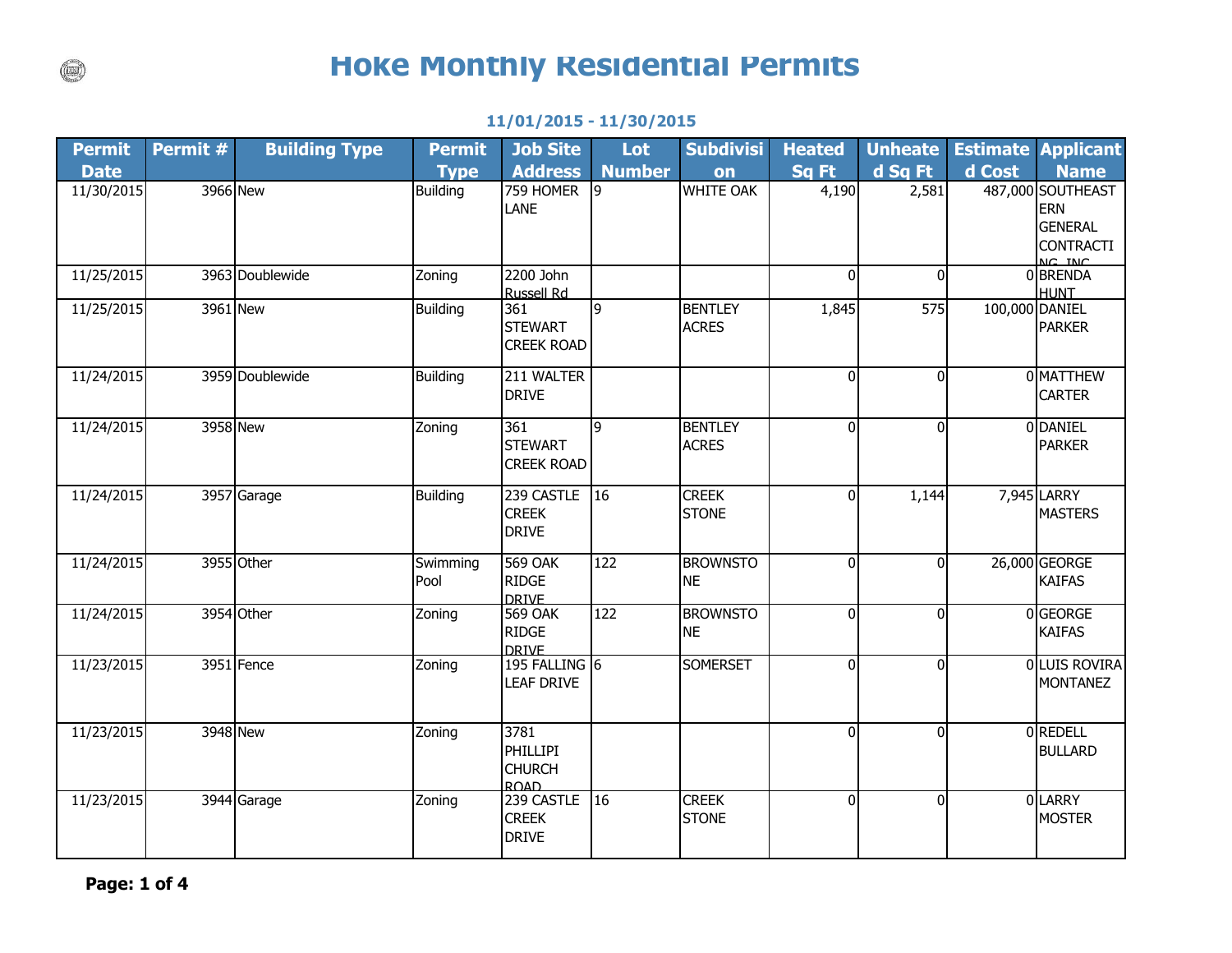| 11/23/2015 | 3943 Other             | <b>Building</b> | 764 CHERRY 11<br>LANE                                   |                |                                                | $\overline{0}$ | $\overline{0}$ |               | 24,000 WILLIAM P.<br><b>BARBER</b>                              |
|------------|------------------------|-----------------|---------------------------------------------------------|----------------|------------------------------------------------|----------------|----------------|---------------|-----------------------------------------------------------------|
| 11/20/2015 | 3939 Finish Bonus Room | <b>Building</b> | 251<br><b>BRIANNA</b><br><b>LANE</b>                    |                |                                                | 900            | $\overline{0}$ |               | 20,000 MATTHEW &<br><b>MEGAN</b><br><b>ROSE</b>                 |
| 11/19/2015 | 3933 Fence             | Zoning          | 1047<br><b>FAIRFIELD</b><br><b>CIRCLE</b>               | 94             | <b>WESTGATE</b><br>@ THE<br><b>HOLLIES</b>     | $\bf{0}$       | $\overline{0}$ |               | 0JAMES<br><b>DAVIS</b>                                          |
| 11/19/2015 | 3931 Doublewide        | <b>Building</b> | <b>484 BLUE</b><br><b>ROAD</b>                          |                |                                                | $\mathbf 0$    | $\overline{0}$ |               | 0 DAMIEN<br><b>REVELS</b>                                       |
| 11/19/2015 | 3930 Doublewide        | Zoning          | <b>484 BLUE</b><br><b>ROAD</b>                          |                |                                                | $\mathbf{0}$   | $\Omega$       |               | 0 DAMIEN<br><b>REVELS</b>                                       |
| 11/19/2015 | 3927 Doublewide        | Zoning          | 561 STONEY<br>POINT ROAD                                |                |                                                | $\mathbf 0$    | $\overline{0}$ |               | 0 WILLIAM<br><b>MORRISON</b>                                    |
| 11/17/2015 | 3924 New               | Zoning          | 2205N<br><b>HORACE</b><br><b>WALTERS</b><br><b>ROAD</b> |                |                                                | $\Omega$       | $\Omega$       |               | 0 HORACE<br><b>DEWAYNE</b><br>O'BERRY                           |
| 11/17/2015 | 3923 New               | <b>Building</b> | 1574<br><b>ANDREWS</b><br><b>ROAD</b>                   | 12             | <b>MIDDLE</b><br><b>CREEK</b>                  | 1,485          | 447            |               | 90,000 RED DOOR<br>HOMES OF<br><b>FAYETTEVILL</b><br>$F \cup C$ |
| 11/16/2015 | 3918 New               | Zoning          | 2406 ARMY<br><b>ROAD</b>                                |                |                                                | $\mathbf 0$    | $\Omega$       |               | 0 WOODROW<br><b>LOCKLEAR</b>                                    |
| 11/16/2015 | 3916 Other             | Zoning          | 764 CHERRY 11<br><b>LANE</b>                            |                | <b>MY BARN</b><br><b>BURNED</b><br><b>DOWN</b> | $\Omega$       | $\overline{0}$ |               | 0 WILLIAM<br><b>BARBER</b>                                      |
| 11/16/2015 | 3914 New               | Zoning          | 216 HIGH<br><b>LEAF DRIVE</b>                           | 13             | <b>SHADOW</b><br><b>CREEK</b>                  | $\pmb{0}$      | $\overline{0}$ |               | 0 MCCLOSKEY<br><b>BUILDERS</b>                                  |
| 11/16/2015 | 3913 New               | Zoning          | 182 HIGH<br><b>LEAF DRIVE</b>                           | 15             | <b>SHADOW</b><br><b>CREEK</b>                  | $\Omega$       | $\Omega$       |               | 0 MCCLOSKEY<br><b>BUILDERS</b>                                  |
| 11/10/2015 | 3910 Singlewide        | <b>Building</b> | <b>1695 COPE</b><br><b>ROAD</b>                         |                |                                                | $\mathbf{0}$   | $\Omega$       |               | 0 PEGGY<br><b>LOCKLEAR</b>                                      |
| 11/9/2015  | 3901 New               | Zoning          | 759 HOMER<br><b>LANE</b>                                | $\overline{9}$ | <b>WHITE OAK</b>                               | $\Omega$       | $\Omega$       |               | 0 ANTHONY &<br><b>TANEKA</b><br><b>WILLTAMS</b>                 |
| 11/6/2015  | 3897 New               | <b>Building</b> | 701<br><b>STONEBRIAR</b><br><b>AVENUE</b>               | 29             | MIDLANDS@<br><b>BEDFORD</b>                    | 2,300          | 634            | 162,750 H & H | <b>CONSTRUCT</b><br>ORS OF<br><b>FAYETTEVILL</b><br>$F$ IIC     |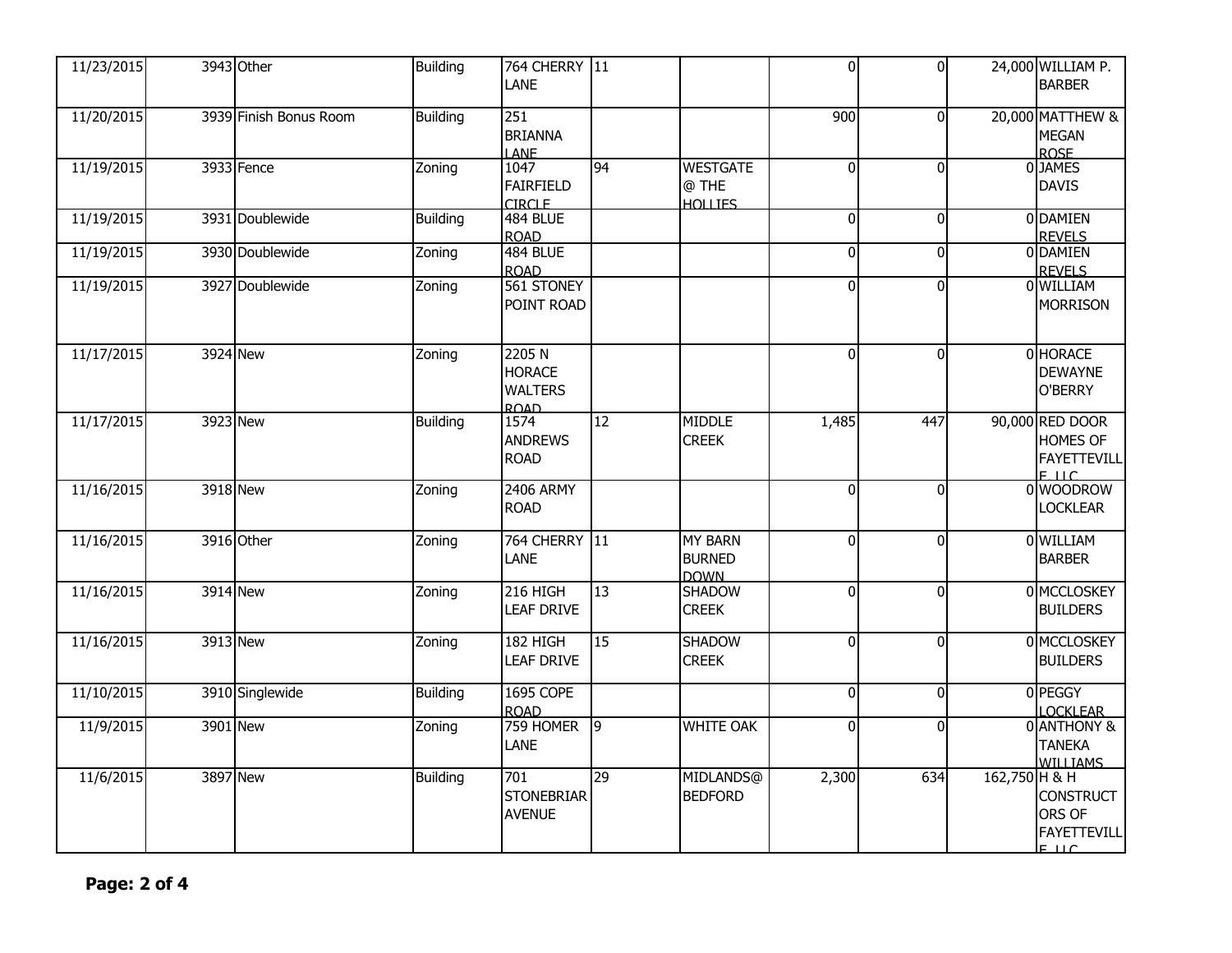| 11/6/2015 | 3896 New                | <b>Building</b> | 129<br><b>CALVERT</b><br><b>COURT</b>                  | 146            | WEDGEFIEL<br>D                | 2,711          | 803            | 180,652 H & H | <b>CONSTRUCT</b><br>ORS OF<br><b>FAYETTEVILL</b><br>$F^{\text{H}}$      |
|-----------|-------------------------|-----------------|--------------------------------------------------------|----------------|-------------------------------|----------------|----------------|---------------|-------------------------------------------------------------------------|
| 11/6/2015 | 3895 New                | <b>Building</b> | 393 ROYAL<br><b>BIRKDALE</b><br><b>DRIVE</b>           | 39             | <b>TURNBERRY</b>              | 3,539          | 878            |               | 200,000 RICHARD<br><b>FAMILY</b><br><b>BUILDERS,</b><br><b>INC</b>      |
| 11/6/2015 | 3893 New                | Building        | 473 ROYAL<br><b>BIRKDALE</b><br><b>DRIVE</b>           | 35             | <b>TURNBERRY</b>              | 2,916          | 778            |               | 180,000 RICHARD<br><b>FAMILY</b><br><b>BUILDERS,</b><br>TN <sub>C</sub> |
| 11/6/2015 | 3892 New                | Zoning          | 393 ROYAL<br><b>BIRKDALE</b>                           | 39             | <b>TURNBERRY</b>              | $\overline{0}$ | $\overline{0}$ |               | 0 RICHARD<br><b>FAMILY</b><br><b>BLISTNESS</b>                          |
| 11/6/2015 | 3891 New                | Zoning          | 473 ROYAL<br><b>BIRKDALE</b>                           | 35             | <b>TURNBERRY</b>              | $\overline{0}$ | $\overline{0}$ |               | 0 RICHARD<br><b>FAMILY</b><br><b>BLISTNESS</b>                          |
| 11/6/2015 | 3890 New                | Zoning          | 701<br><b>STONEBRIAR</b><br><b>AVENUE</b>              | 29             | <b>MIDLANDS</b><br>@ BEDFORD  | $\overline{0}$ | $\overline{0}$ |               | $0H$ & H<br><b>CONSTRUCT</b><br><b>ORS</b>                              |
| 11/6/2015 | 3889 New                | Zoning          | 129<br><b>CALVERT</b><br><b>COURT</b>                  | 146            | WEDGEFIEL<br>D                | $\Omega$       | $\Omega$       |               | $0H$ & H<br><b>CONSTRUCT</b><br><b>ORS</b>                              |
| 11/5/2015 | 3886 Moved House        | <b>Building</b> | 723 SWIFT<br><b>CREEK ROAD</b>                         |                |                               | 1,428          | 160            |               | 3,000 JOHN JONES                                                        |
| 11/5/2015 | 3885 Accessory Building | <b>Building</b> | 171<br><b>CORSEGAN</b><br><b>DRIVE</b>                 |                | <b>RAVENWOO</b><br>D          | $\Omega$       | 378            |               | 3,460 NICHOLAS<br><b>ALLEN</b>                                          |
| 11/4/2015 | 3881 New                | Zoning          | $\frac{1}{1574}$<br><b>ANDREWS</b><br><b>ROAD</b>      | 12             | <b>MIDDLE</b><br><b>CREEK</b> | $\Omega$       | $\Omega$       |               | 0 ELIZABETH<br><b>SMITH</b>                                             |
| 11/4/2015 | 3877 Doublewide         | Zoning          | 211 WALTER<br><b>DRIVE</b>                             |                |                               | $\overline{0}$ | $\overline{0}$ |               | 0 MATTHEW<br><b>CARTER</b>                                              |
| 11/4/2015 | 3876 Accessory Building | Zoning          | 171<br><b>CORSEGAN</b><br><b>DRIVE</b>                 | $\overline{2}$ | <b>RAVENWOO</b><br>D          | $\overline{0}$ | $\Omega$       |               | 0 NICHOLAS<br><b>ALLEN</b>                                              |
| 11/3/2015 | 3873 Doublewide         | <b>Building</b> | 381 LENA<br><b>DRIVE</b>                               |                |                               | $\overline{0}$ | $\overline{0}$ |               | $0$ JEFF<br>WRIGHT                                                      |
| 11/3/2015 | 3870 New                | Zoning          | 658<br><b>SCURLOCK</b><br><b>SCHOOL</b><br><b>ROAD</b> |                |                               | $\Omega$       | $\overline{0}$ |               | 0 AARON<br><b>REYES</b><br><b>GUTIERREZ</b>                             |